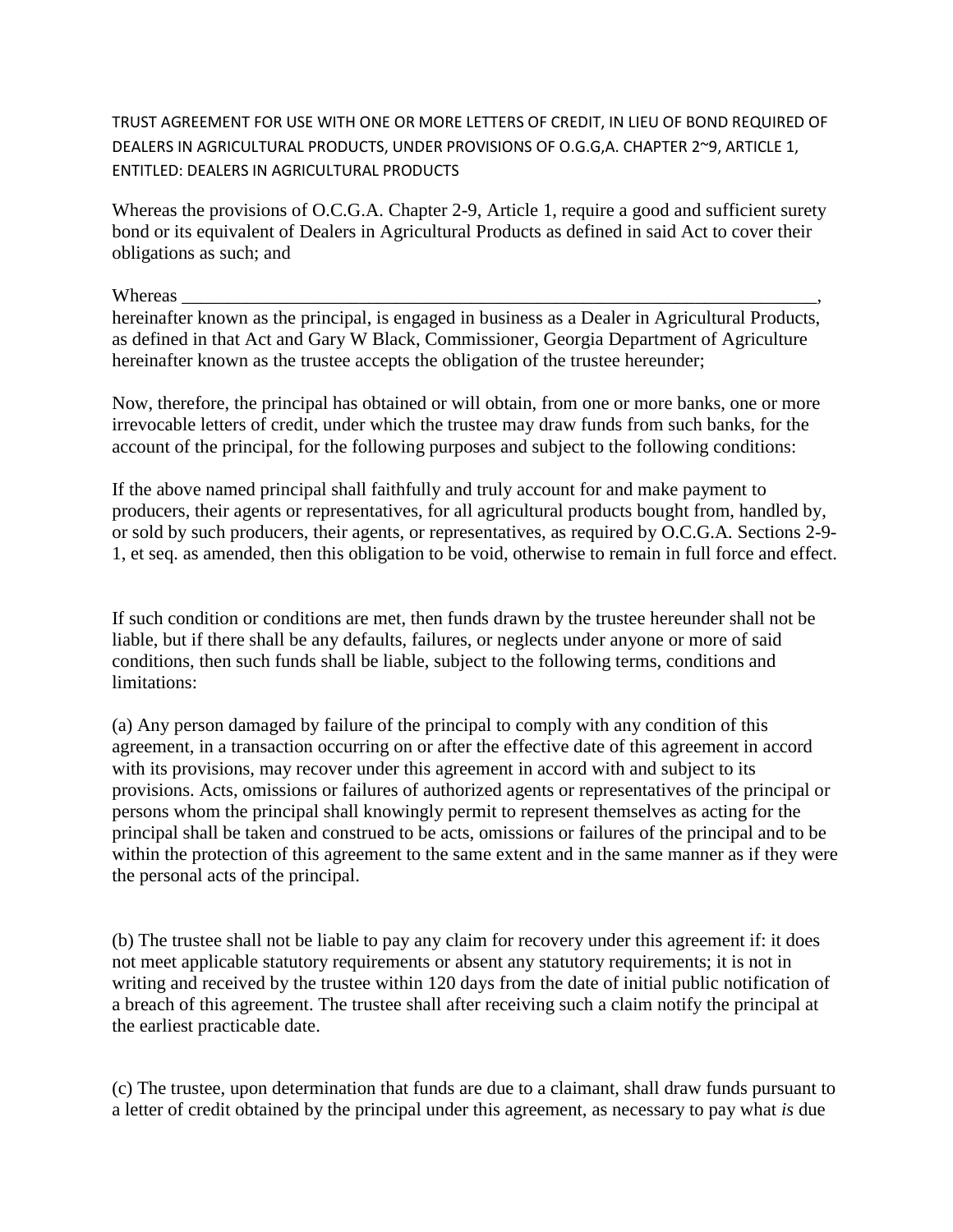to claimant, up to the amount of such letter, and pay such funds to the claimant, except as otherwise provided hereinafter. The trustee, prior· to paying any funds to the claimant, shall determine the total amount due to all claimants under this agreement. If such total exceeds the total of funds which can be drawn by the trustee under letter(s) of credit obtained by the principal under this agreement, the trustee shall distribute such funds pro rata among the claimants to which funds are due. Payment by the trustee to any such claimant and acceptance by any such claimant of such payment from the trustee shall discharge the trustee; and reduce the amount of funds subject to this agreement, as to such claimant and in the amount of such payment.

(d) If the principal seeks an order of a court to enjoin the honoring of a draft drawn by the trustee, or an order of a court to enjoin payment by the trustee of a claim, or both, the trustee shall notify the claimant. In any such action the trustee shall not be obligated to defend; the claimant at his own expense may defend in the name of the trustee.

(e) If any draft of the trustee under a letter of credit obtained by the principal under this .agreement is not honored by the bank on which it is drawn, the trustee shall notify the claimant. The claimant may at his own expense bring legal action in the name of the trustee to compel payment under the letter of credit to the trustee for disposition under this agreement. The trustee shall not be obligated to prosecute in any such action.

(f) If one irrevocable letter of credit obtained by the principal under this agreement is replaced by another in the 'same form issued by the same bank or another under which the trustee can draw the same or a greater amount at the same' or a later time than under the former such letter of credit, the trustee may surrender the former in exchange for the latter. In exchange for the entire amount which can be drawn by the trustee under any such letter of credit, the trustee may surrender such letter; the trustee may dispose of any such letter which has expired. The trustee shall not otherwise surrender or dispose of any letter of credit obtained by the principal under this agreement.

(g) If any letter of credit obtained by the principal under this agreement is .about to expire and has not been replaced by another in the same form issued by the same bank or another under which the trustee can draw the same or a greater amount at a later time than under the expiring, letter of credit, the trustee, in his discretion, shall obtain the full amount of such expiring letter of credit before it expires.

(h) This agreement may be terminated by either the trustee or the principal, by delivering, to the other such person, Mitten notice of termination stating or describing a termination date. The termination date shall not be less than 30 days after the date such notice of termination is received by the trustee unless the trustee in writing approves an earlier termination date. Transactions occurring after the termination date may not be the basis of claims under this agreement. The trustee shall deliver such notice upon receipt of any claim for recovery under this agreement unless the principal informs the trustee that action will be taken to contest the claim. The trustee, in his discretion, shall, before the termination date, draw the full amount which can be drawn under every letter of credit obtained by the principal hereunder.